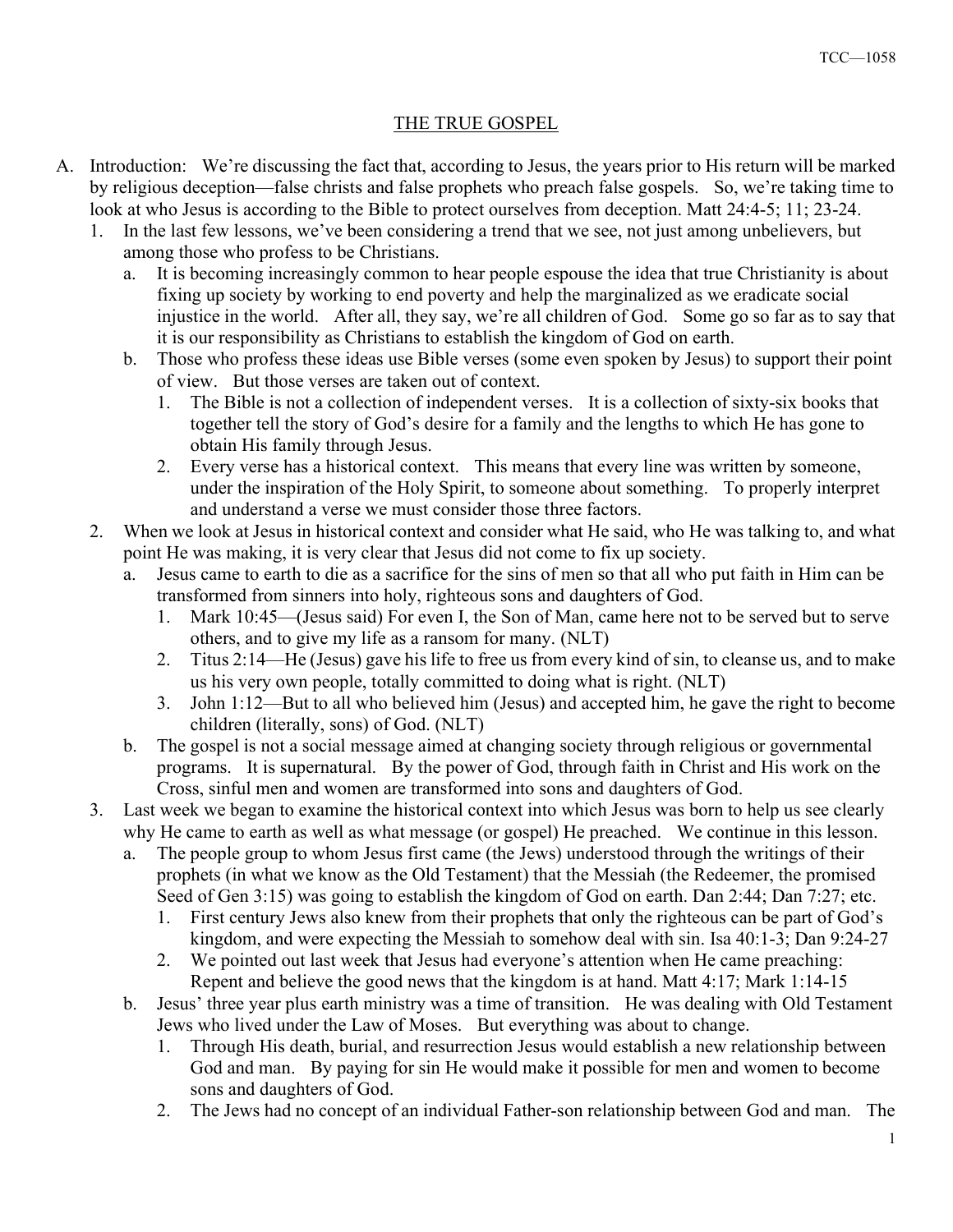Pharisees considered it blasphemy when Jesus referred to God as His Father. John 10:29-33

- 3. Yet, as He prepared people, Jesus made a number of bold statements about men who are sons of God, along with statements about God as a Father to His sons. Matt 5:16; Matt 6:25-33; etc.
- B. John 20:11-16—On resurrection day, Mary Magdalene was the first to see Jesus after He had risen.
	- 1. Jesus spoke these words to her: Go tell my brothers (my disciples) that I ascend (go up) to My Father and your Father, My God and your God. v17
		- a. Note that Jesus not only called God His Father, but referred to God as their Father as well. This was a revolutionary statement. Mary did as the Lord instructed her and gave them the message. v18
		- b. None of the disciples had full understanding yet of what Jesus' words meant, but He spent forty more days before returning to Heaven, instructing them concerning the kingdom of God. Acts 1:3
	- 2. Later that same day (resurrection day), Jesus went to see His original disciples (apostles). Luke 24:36-48
		- a. At first they were afraid, thinking that they were seeing a ghost. Jesus held out His hands and feet and told them to touch Him. They could hardly believe it, but their fear turned to joy and wonder.
			- 1. Jesus ate some food and then went through the Law of Moses, the prophets, and the Psalms (the Old Testament) and explained how He had fulfilled what was written about Him.
			- 2. Then He opened their minds so that they could understand the Scriptures, concluding with the fact that remission (or the wiping out) of sin can now be preached among the nations. This is the gospel that Jesus sent them out to proclaim. Mark 16:15
			- b. John 20:19-23 gives several more details about what happened in this first post-resurrection meeting between Jesus and His apostles.
				- 1. v23—As my Father has sent me, so I send you to proclaim repentance and remission of sins. If anyone acknowledges me and my sacrifice, you can assure them that their sins are remitted or taken away. If they don't acknowledge me, you can assure them that their sins remain.
				- 2. Go back to v22. Note that Jesus breathed on them and said: Receive the Holy Ghost. (This is not Acts 2:1-4, the Day of Pentecost, when they were all filled with the Holy Ghost. That will be their second encounter with the Holy Ghost—and a lesson for another day.)
	- 3. Just three days earlier, at the Last Supper, Jesus had talked to His apostles about the Holy Spirit. (Ghost and Spirit are the same word in the Greek language.) John recorded a lengthy passage about what Jesus said as He prepared them for the fact that He was soon going to leave them. John 13:33-36; John 14:1-3
		- a. Jesus told them that He was not going to leave them helpless. He and His Father would send the Holy Spirit to them, whom He called another Comforter. The Greek word translated another means another of the same sort (another like Me). John 14:16-17; 26; John 16:7
		- b. Remember, God is one God (one Being) Who simultaneously manifests as three distinct Persons —the Father, the Word (or the Son), and the Holy Spirit. The Son (Jesus) is the visible manifestation of the Invisible God. The Holy Spirit is the invisible presence of everything Jesus is.
			- 1. These three Persons are distinct, but not separate. They co-inhere or share one Divine nature. They are Persons in the sense of being self aware, and aware of and interactive with each other.
				- A. This is the mystery of the Godhead (the Divine nature). It is beyond our comprehension because we are talking about the Infinite God (He is eternal and without limits) and we are finite or limited beings. All attempts to explain the nature of God fall short.
				- B. How can the Infinite, Omnipotent, Omnipresent, Omniscient God (the Father and the Son) give or send the Infinite, Omnipotent, Omnipresent, Omniscient God (the Holy Spirit)? This is beyond our comprehension. We simply accept, believe, and rejoice.
			- 2. These three Persons work in cooperation with one another, including in the plan of redemption, God's plan to deliver men from the penalty and power of sin. In redemption, everything comes from God the Father through God the Son by God the Holy Ghost.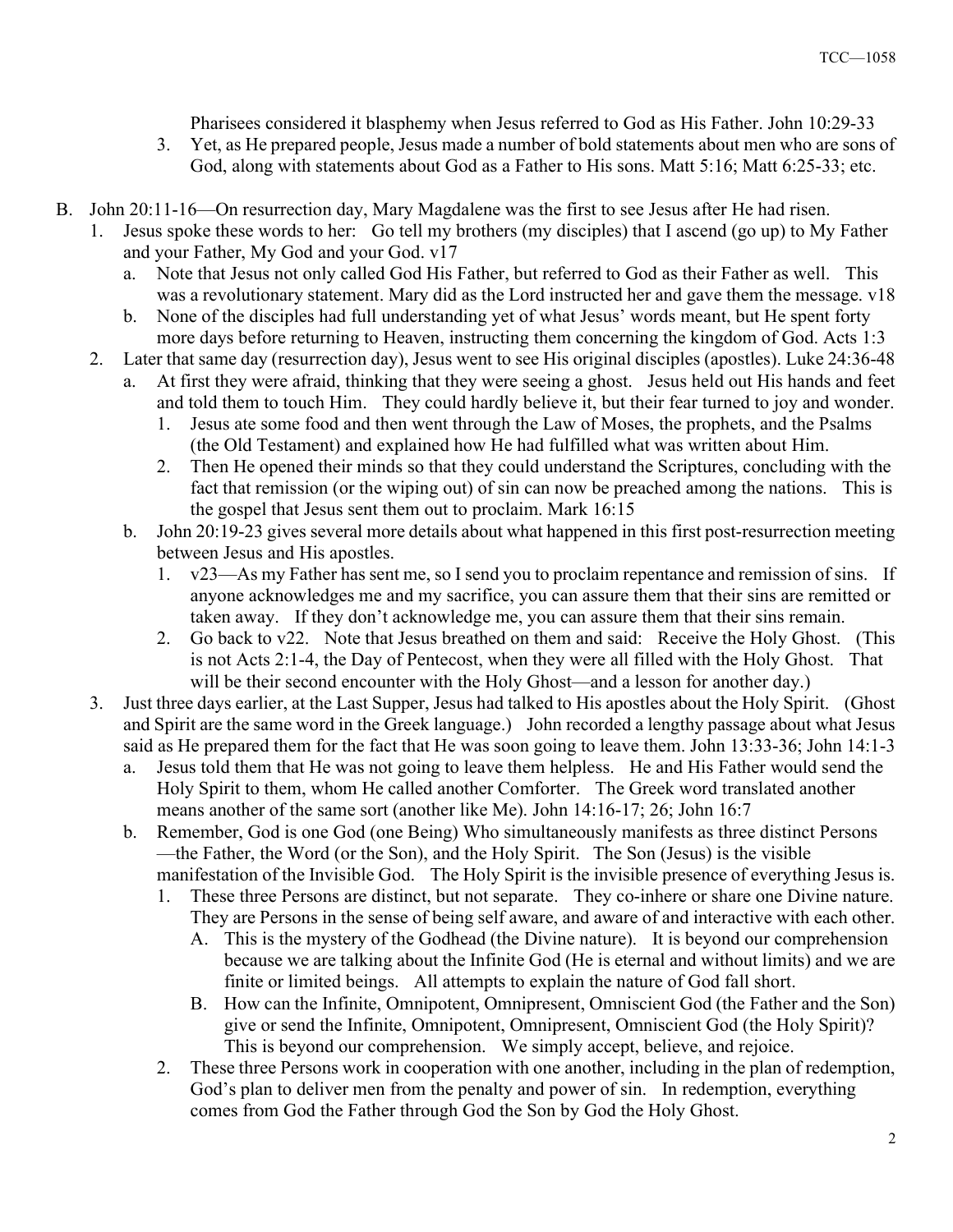- A. The Father planned redemption. The Son purchased it through the Cross. The Holy Spirit performs it or makes what the Father provided through Jesus a reality in our lives.
- B. God works in our lives through His Word. The Bible reveals the Father's plan and tells us what Jesus accomplished. The Holy Spirit carries it out when we believe the Word of God about what the Father has provided through the Jesus. Jer 1:12
- c. John 14:17—Notice that Jesus told His disciples that the Holy Spirit had been with them, but that when the Father gives Him and He comes, He will be in you.
	- 1. God with Israel was a familiar concept. Part of Israel's uniqueness as the people of God in the Old Testament was that God's presence was with them. The Temple in Jerusalem attested to that fact. But the nature of the relationship between God and man was about to change.
	- 2. The Infinite God has chosen to interact with finite beings by indwelling us. He created us with the capacity to receive His Spirit into our being and become His dwelling place. I Cor 6:19
		- A. In John 3:3-5 Jesus revealed that unless a man is born again (lit: born from above) he can cannot see or enter the kingdom of God. John 3:6 makes it clear that Jesus is referring to an action carried out on a man by the Holy Spirit.
		- B. The new birth is an inward transformation of the immaterial part of a human being, accomplished by the Spirit of God. When we believe on Jesus, the Holy Spirit imparts eternal life (the life of God) to us and transforms us from sinners into sons and daughters.
	- 3. Back to John 20:22—Jesus used the Scriptures to preach the gospel to His disciples, showing them that He had paid for their sin through the sacrifice of Himself and they could now receive remission (the wiping out) of sins. They believed His Word, He breathed on them, and they were born of the Spirit.
		- A. John 1:12-13—But to all who believed him and accepted him, he gave the right to become children of God. They are reborn! This is not a physical birth resulting from human passion or plan—this rebirth comes from God. (NLT)
		- B. Just as God breathed on Adam in the first creation, Jesus initiated the new creation, a race of sons born of God—sons who are and will be increasingly conformed to the image of Christ, the Perfect Son. Gen 2:7; II Cor 5:17; Rom 8:29-30
- 4. The apostle Paul became a believer in Christ when he encountered the resurrected Lord on the road to Damascus, Syria about two years after the resurrection (32 AD). Jesus appeared to Paul a number of times and personally taught Paul the gospel that he preached. Acts 9:1-5; Acts 26:16; Gal 1:11-12
	- a. Eph 1:4-5—Paul reported that, before God created the heavens and the earth, He chose men and women to become His sons and daughters through what Jesus would do for us. His plan, motivated by love, was that we'd be holy and without blame before Him (in His presence).
		- 1. God chose us for adoption as children (in the Greek, the word is sons—huios). Adoption means to place as an adult son. This word picture conveys an important point.
			- A. Among the Hebrews and the Romans, adoption involved an adult male becoming the son of another male for the purpose of inheritance (Gen 15:3; Gen 48:6). Under Roman law, the adopted one became, in the eyes of the law, a new creature. He was born again into a new family (*Unger's Bible Dictionary*).
			- B. Sin disqualified humanity for sonship because men became sinners by nature—children (sons) of the devil (Rom 5:19; Eph 2:3; John 8:44; I John 3:10; etc.). But through the Cross of Christ and the work of the Holy Spirit we've been placed as sons in God's family. We have changed families through new birth.
			- C. I Cor 15:1-4—Paul defined the gospel thusly: Jesus Christ died for our sins, was buried, and raised from the dead according to the Scriptures. His sacrifice paid for our sin and opened the way for us to become sons through new birth.